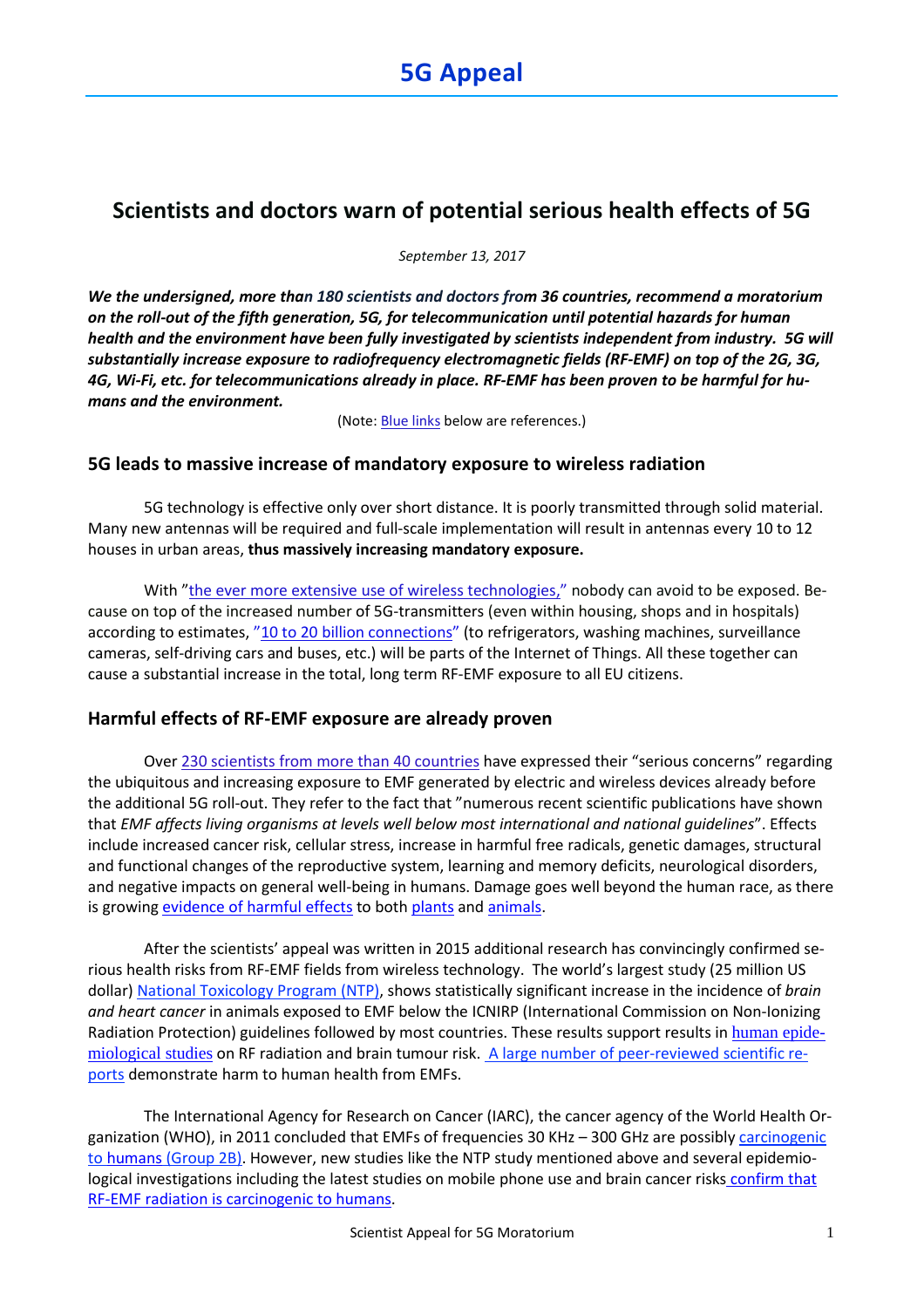The EUROPA EM-EMF [Guideline](https://www.ncbi.nlm.nih.gov/pubmed/27454111) 2016 states that "there is strong evidence that *long-term exposure to certain EMFs is a risk factor for diseases* such as certain cancers, Alzheimer's disease, and male infertility…Common EHS (electromagnetic hypersensitivity) symptoms include headaches, concentration difficulties, sleep problems, depression, lack of energy, fatigue, and flu-like symptoms."

An increasing part of the European population is affected by ill health symptoms that have for many years been linked to exposure to EMF and wireless radiation in the scientific literature. The International Scientific [Declaration](http://www.ehs-mcs.org/en/) on EHS & multiple chemical sensitivity (MCS), Brussels 2015, declares that: "In view of our present scientific knowledge, we thereby stress all national and international bodies and institutions...to recognize EHS and MCS as true medical conditions which acting as sentinel diseases may create a *major public health concern in years to come worldwide* i.e. in all the countries implementing unrestricted use of electromagnetic field-based wireless technologies and marketed chemical substances… *Inaction is a cost to society* and is not an option anymore… we unanimously acknowledge this serious hazard to public health…that major primary *prevention measures are adopted and prioritized, to face this worldwide pan-epidemic in perspective."*

## **Precautions**

The **[Precautionary](http://eur-lex.europa.eu/summary/glossary/precautionary_principle.html) Principle** (UNESCO) was [adopted](http://www.precautionaryprinciple.eu/) by EU 2005: "*When human activities may lead to morally unacceptable harm that is scientifically plausible but uncertain,* actions shall be taken to *avoid or diminish that harm.*"

**[Resolution](http://assembly.coe.int/nw/xml/XRef/Xref-XML2HTML-en.asp?fileid=17994) 1815** (Council of Europe, 2011): "*Take all reasonable measures to reduce exposure to electromagnetic fields,* especially to radio frequencies from mobile phones, and particularly the exposure to children and young people who seem to be most at risk from head tumours…Assembly strongly recommends that the ALARA (as low as reasonably achievable) principle is applied, covering both the so-called thermal effects and the athermic [non-thermal] or biological effects of electromagnetic emissions or radiation" and to "improve risk-assessment standards and quality".

The **[Nuremberg](https://history.nih.gov/research/downloads/nuremberg.pdf) code** (1949) applies to all experiments on humans, thus including the roll-out of 5G with new, higher RF-EMF exposure. All such experiments: "should be based on previous knowledge (e.g., an expectation derived from animal experiments) that justifies the experiment. No experiment should be conducted, *where there is an a priori reason to believe that death or disabling injury will occur*; except, perhaps, in those experiments where the experimental physicians also serve as subjects." (Nuremberg code pts 3-5). Already published scientific studies show that there is "a priori reason to believe" in real health hazards.

The **European [Environment](https://www.eea.europa.eu/highlights/radiation-risk-from-everyday-devices-assessed) Agency** (EEA) is warning for "Radiation risk from everyday devices" in spite of the radiation being below the [WHO/ICNIRP](https://olgasheean.com/wp-content/uploads/2017/02/WHO-setting-the-standard-for-a-wireless-world-of-harm.pdf) standards. EEA also concludes: "There are many examples of the failure to use the precautionary principle in the past, which have *resulted in serious and often irreversible damage to health and environments*…harmful exposures can be widespread before there is both 'convincing' evidence of harm from long-term exposures, and biological understanding [\[mechanism\]](http://www.sciencedirect.com/science/article/pii/S0891061815000599) of how that harm is caused."

## **"Safety guidelines" protect industry — not health**

The current ICNIRP "safety guidelines" are obsolete. All proofs of harm mentioned above arise although the radiation is **below the ICNIRP** "safety [guidelines".](https://olgasheean.com/wp-content/uploads/2017/02/WHO-setting-the-standard-for-a-wireless-world-of-harm.pdf) Therefore new safety standards are necessary. The reason for the misleading guidelines is that "conflict of interest of ICNIRP [members](https://www.spandidos-publications.com/ijo/51/2/405) due to their *relationships with telecommunications or electric companies* undermine the impartiality that should govern the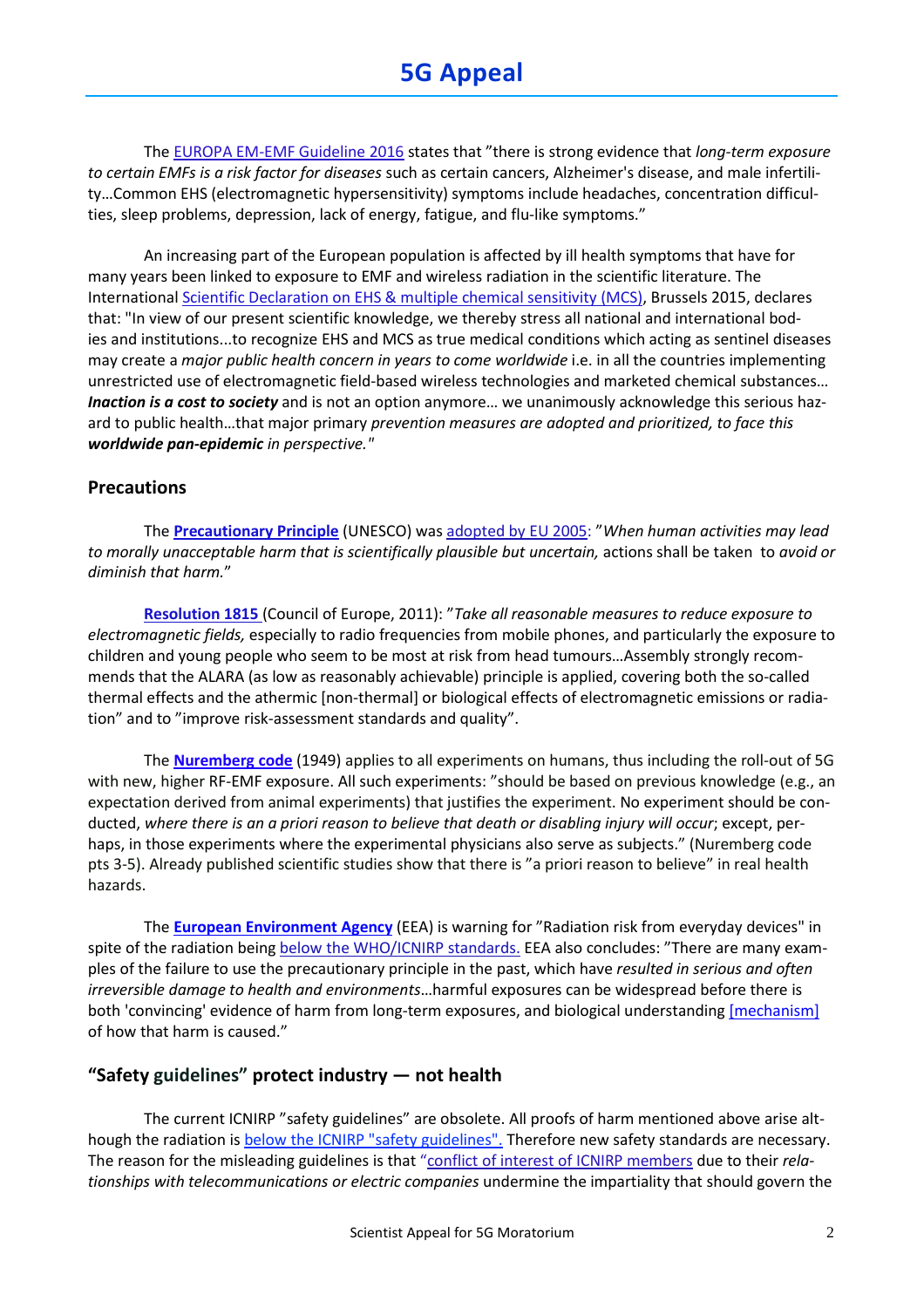regulation of Public Exposure Standards for non-ionizing radiation…To evaluate cancer risks it is necessary to include scientists with competence in medicine, especially oncology."

The current ICNIRP/WHO guidelines for EMF are based on the obsolete hypothesis that *"*The critical effect of RF-EMF exposure relevant to human health and safety is heating of [exposed](http://www.icnirp.org/en/frequencies/high-frequency/index.html) tissue." However, scientists have proven that many different kinds of *illnesses and harms are* caused [without](http://www.bioinitiative.org/rf-color-charts/) heating ("nonthermal effect") at radiation levels well below ICNIRP guidelines.

## **We urge EU:**

1) To take all reasonable measures to halt the 5G RF-EMF expansion until independent scientists can assure that 5G and the total radiation levels caused by RF-EMF (5G together with 2G, 3G, 4G, and WiFi) will not be harmful for EU-citizens, especially infants, children and pregnant women, as well as the environment.

2) To recommend that all EU countries, especially their radiation safety agencies, follow Resolution 1815 and inform citizens, including, teachers and physicians, about health risks from RF-EMF radiation, how and why to avoid wireless communication, particularly in/near e.g., daycare centers, schools, homes, workplaces, hospitals and elderly care.

3) To appoint immediately, without industry influence, an EU task force of independent, truly impartial EMF-and-health scientists with no conflicts of interest**<sup>1</sup>** to re-evaluate the health risks and: a) To decide about new, safe "maximum total exposure standards" for all wireless communication within EU.

b) To study the total and cumulative exposure affecting EU-citizens.

c) To create rules that will be prescribed/enforced within the EU about how to avoid exposure exceeding new EU "maximum total exposure standards" concerning all kinds of EMFs in order to protect citizens, especially infants, children and pregnant women.

4) To prevent the wireless/telecom industry through its lobbying organizations from persuading EUofficials to make decisions about further propagation of RF radiation including 5G in Europe.

5) To favor and implement wired digital telecommunication instead of wireless.

We expect an answer from you no later than October 31, 2017 to the two first mentioned signatories about *what measures you will take to protect the EU-inhabitants against RF-EMF and especially 5G radiation. This appeal and your response will be publicly available.*

## *Respectfully submitted,*

 $\overline{a}$ 

*Rainer Nyberg,* EdD, Professor Emeritus (Åbo Akademi), Vasa, Finland [\(NRNyberg@abo.fi\)](mailto:NRNyberg@abo.fi)

*Lennart Hardell,* MD, PhD, Professor (assoc) Department of Oncology, Faculty of Medicine and Health, University Hospital, Örebro, Sweden [\(lennart.hardell@regionorebrolan.se\)](mailto:lennart.hardell@regionorebrolan.se)

<sup>&</sup>lt;sup>1</sup> Avoid similar mistakes as when the Commission [\(2008/721/EC\)](http://eur-lex.europa.eu/LexUriServ/LexUriServ.do?uri=OJ:L:2008:241:0021:0030:EN:PDF) appointed industry [supportive](http://www.stralskyddsstiftelsen.se/wp-content/uploads/2015/09/Annex_1_SCENIHR_Experts_2015.pdf) members for [SCENIHR,](http://www.stralskyddsstiftelsen.se/wp-content/uploads/2015/09/Annex_1_SCENIHR_Experts_2015.pdf) who submitted to EU a [misleading](http://www.bioinitiative.org/report/wp-content/uploads/pdfs/BIWG-SCENIHRrebuttalToOpinion2015.pdf) SCENIHR report on health risks, giving telecom [industry](http://ec.europa.eu/health/scientific_committees/emerging/docs/scenihr_o_041.pdf) a clean bill to [irradiate](http://ec.europa.eu/health/scientific_committees/emerging/docs/scenihr_o_041.pdf) EU-citizens. The report is now quoted by radiation safety agencies in EU.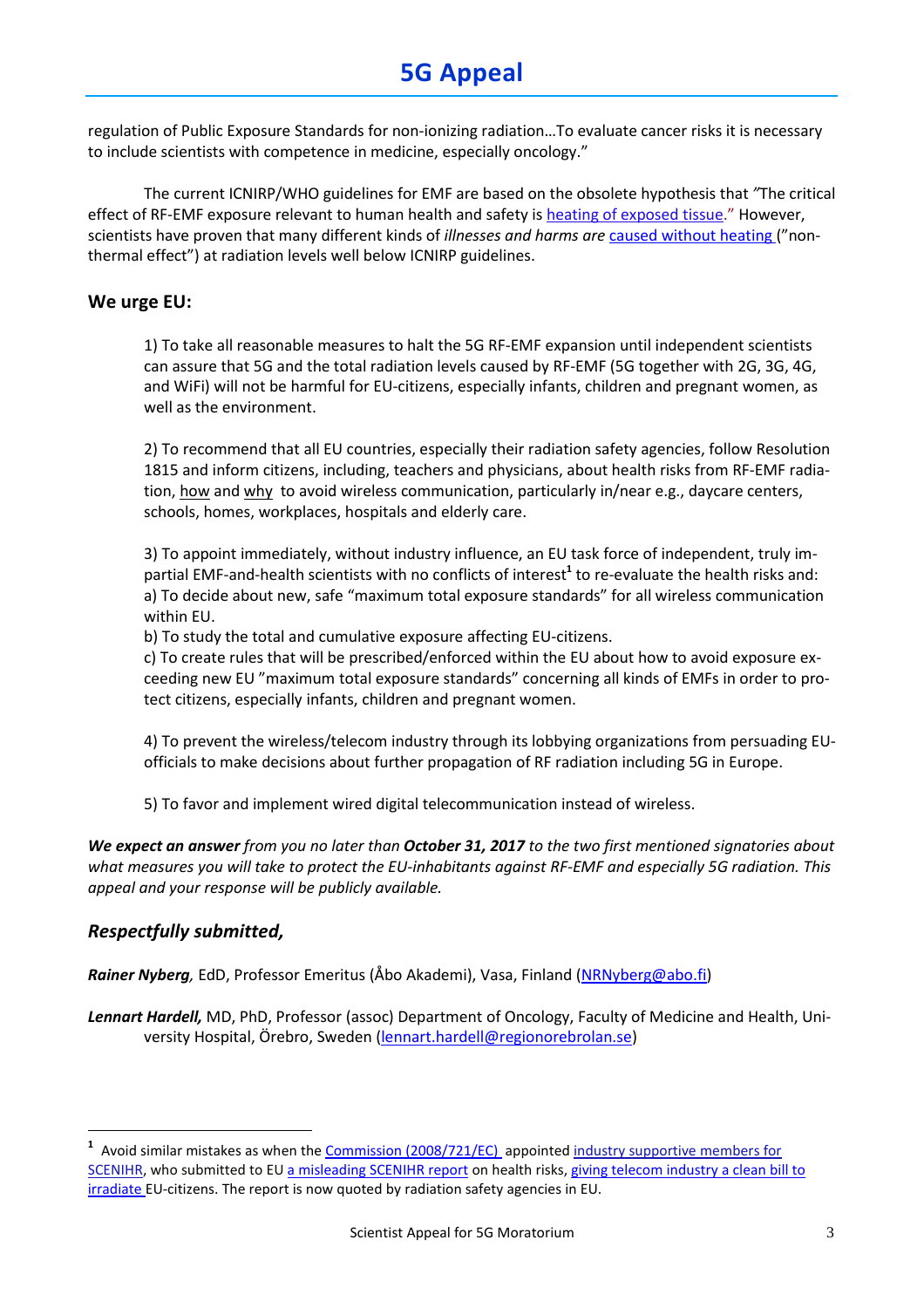

## **Signatories to Scientists' 5G Appeal**

**Note:** The endorsements are personal and not necessarily supported by the affiliated universities or organizations. Updated with new Signatories: September 15, 2017

## **EU and European Nations**

## **AUSTRIA**

*Gerd Oberfeld,* MD, Public Health Officer, Salzburg

## **BELGIUM**

*Marie-Claire Cammaerts*, Dr, retired, Free University of Brussels, Bruxelles *André Vander Vorst,* Prof. em. Belgium

## **BULGARIA**

*Marko Markov,* Professor Emeritus, Ph.D. in biophysics, Sofia University, Research international

## **CYPRUS**

*Stella Canna Michaelidou*, Dr, Chemist Expert on Environment, Health and Food Safety, President of the Cyprus National Committee on Environment and Children's Health

## **FINLAND**

*Marjukka Hagström,* LL.M, M.Soc.Sc., Senior researcher, The Finnish Electrosensitivity Foundation, Turku

*Osmo Hänninen*, PhD, Professor Emeritus, Dept. of Physiology, Faculty of Medicine, University of Eastern Finland; Editor-In-Chief, Pathophysiology, Kuopio

*Georgiy Ostroumov,* PhD (in the field of RF EMF), independent researcher

## **FRANCE**

*Marc Arazi,* MD, Physician (Whistleblower on Phonegate international scandal), Nogent-sur-Marne *Dominique Belpomme,* MD, MSc, Full Professor in Medical Oncology; Director of ECERI, Paris

University, Paris & European Cancer and Environment Research Institute, Brussels *Philippe Irigaray,* PhD, Scientific Director, Association for Research on Treatment against Cancer

(ARTAC), Paris; European Cancer and Environment Research Institute (ECERI), Brussels *Vincent Lauer,* Ing. ECP, Independent Researcher, La Chapelle sur Erdre

*Annie J Sasco*, MD, DrPH, Former Director of Research, French National Institute of Health and Medical Research, Former Chief of Epidemiology for Cancer Prevention at the International Agency for Research on Cancer and Former Acting Chief of Program for Cancer Control, World Health Organization, Bordeaux

## **GERMANY**

*Franz Adlkofer,* MD, Professor, Pandora-Foundation for Independent Research *Christine Aschermann,* MD (retired) member of the Kompetenzinitiative e.V., Leutkirch *Mario Babilon*, Dr. rer. nat., Professor, Baden-Wuerttemberg Cooperative State University Stuttgart *Wolf Bergmann,* Dr. med., Kompetenzinitiative zum Schutz von Mensch, Umwelt und Demokratie

#### e.V., Freiburg

*Rainer Frentzel-Beyme,* MD, Professor emeritus, University of Bremen.

- *Helmut Breunig,* Diploma degree in forestry**,** Specialty: Radio frequency injuries on trees around phone masts, Osterode am Harz
- *Klaus Buchner,* Dr. rer. nat., Professor, MEP Member of the European Parliament, Kompetenzinitiative zum Schutz von Mensch, Umwelt und Demokratie e.V., München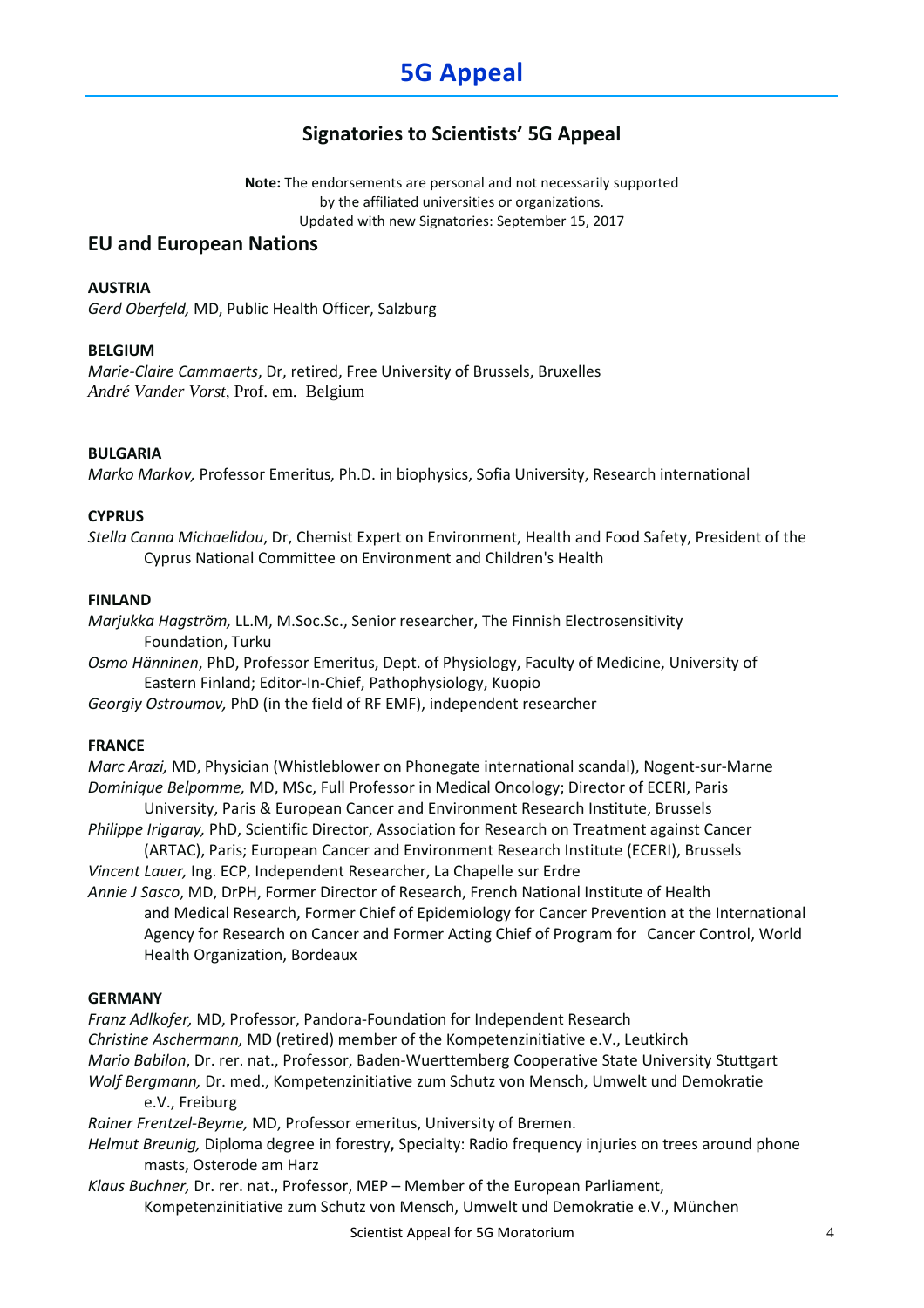*Horst Eger,* Dr. med., Ärztlicher Qualitätszirkel "Elektromagnetische Felder in der Medizin - Diagnostik, Therapie, Umwelt", Naila *Karl Hecht,* Dr, Professor of pathophysiology and neurophysiology (Emeritus of the Medical center Charite), Berlin *Peter Hensinger*, MA, diagnose:funk, consumer protection organisation, Stuttgart *Markus Kern,* Dr. med., Kompetenzinitiative zum Schutz von Mensch, Umwelt und Demokratie e.V., Kempten *Florian M. König*, Dr.Sc. Man. Dir. & Science Header of the Company/Institute "Florian König Enterprises GmbH" *Andrea Leute,* Dr. med., Ärzteinitiative Mobilfunk Allgäu-Bodensee-Oberschwaben, Überlingen *Martin Lion,* Dr. med., Allgemeinmedizin - Homöopathie, Ulm *Peter Ludwig,* Dr. phil., Kompetenzinitiative zum Schutz von Mensch, Umwelt und Demokratie e.V., Saarbrücken *Willi Mast,* Dr., Arzt für Allgemeinmedizin und Innere Medizin, Gelsenkirchen *Joachim Mutter*, Dr. med., Paracelsus Clinic / Switzerland, *Kompetenzinitiative zum Schutz von Mensch, Umwelt und Demokratie e.V.*, Murg *Gertraud Teuchert-Noodt,* Dr., Professorin der Neurobiologie i.R., Universität Bielefeld *Peter Ohnsorge*, Dr. med., European Academy for Environmental Medicine *Karl Richter,* Dr. phil., Professor, *Kompetenzinitiative zum Schutz von Mensch, Umwelt und Demokratie e.V.*, St. Ingbert *Claus Scheingraber,* Dr. med. dent., German Working Group Electro-Biology, Brunnthal, *Cornelia Waldmann-Selsam,* Dr.med., Competence Initiative for the Protection of Humanity, Environment and Democracy e.V., Bamberg *Werner Thiede,* Dr. theol., Professor, Pfarrer der Evangelisch-Lutherischen Landeskirche in Bayern und Publizist, Neuhausen *Helmut Wagner,* Dr. med., Ophthalmologist, Stuttgart *Harald Walach,* Professor, PhD in psychology, PhD in theory and history of science, Change Health Science Institute, Berlin; affiliation: Witten-Herdecke University, Poznan Medical University, Poland *Ulrich Warnke*, Dr.rer.nat., Academic Superior Council (retired) University of Saarland *Isabel Wilke,* Diplom-Biologin, Editor ElektrosmogReport, Kassel/Berlin *Roland Wolff,* Dipl.-Phys., Medical Physicist, Bremen *Ortwin Zais*, PhD (Dr. med.), European Academy for Environmental Medicine **GREECE**

*Christos Georgiou*, PhD, Member, Scientific Secretariat of ICEMS; Professor of Biochemistry, Biology Department, University of Patras, Patras

*Theodore P. Metsis*, PhD, Electrical, Mechanical, Environmental Engineer, Consultant, Athens

## **ITALY**

*Domenico Agrusta,* Medicine and surgery, specialist in dentistry (Odontostomatologia) selfemployed, Member of ISDE, Taranto

*Fernanda Amicarelli,* Full Professor in Applied Biology, Department of Life, Health and Environmental Sciences, University of L'Aquila, L'Aquila

*Fiorella Belpoggi*, Dr., Director, Research Department, Ramazzini Institute, Bologna

*Sergio Bernasconi,* Full Professor of Pediatrics, former Director, Pediatric Department, Editor emeritus: Italian Journal of Pediatrics, University of Parma

*Dr Franco Berrino,* MD, PhD, former Director, Department of Preventive and Predictive Medicine, Istitutonazionale dei Tumori, Milan

*Ernesto Burgio*, MD, Pediatrician, ECERI – European Cancer and Environment Research Institute (Bruxelles) *Dr Franco Cherubini,* Degree in medicine and surgery, Self-employed, Vetralla

*Dott. Agostino Di Ciaula,* President of Scientific Committee, Italian Society of Doctors for the Environment - ISDE Italy, Arezzo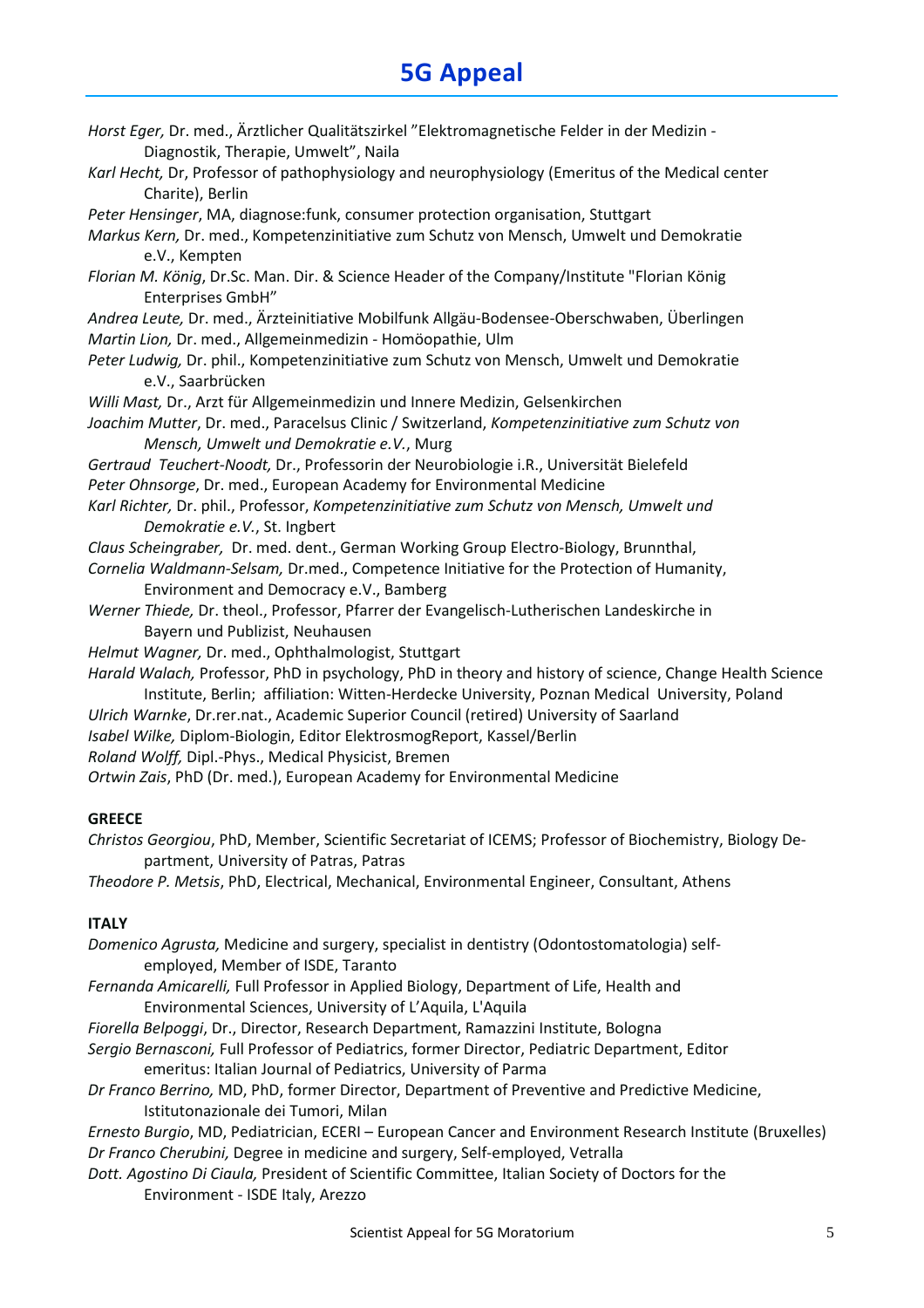*Dott. Andrea Cormano,* MD, Italian Society of Doctors for the Environment - ISDE, Benevento *Ugo Corrieri,* Degree in medicine and surgery at Università Cattolica del S. Cuore, Teacher at

Scuola Romana di Psicoterapia Familiare, President of ISDE-Doctors for the Environment in Grosseto, Coordinator of ISDE-Doctors for the Environment for Central Italy, Grosseto- Rome

*Dr Patrizia Difonte,* Physician, Surgeon, General practitioner and occupational medicine, Associazione Italiana Elettrosensibili, Lonate Pozzolo (Varese)

*Anna Maria Falasconi,* Medical Doctor, Primary Care Pediatrician, National Health System, Rome *Dott. Filippo Maria di Fava,* Laurea in Medicina e Chirurgia, Libero professionista, Roma *Dr. Mario Frusi,* MD, medico, Cuneo

*Dr. Stefano Gallozzi,* Astrophysician and technologist at the INAF Italian National Astrophysical Institute in the Observatory, President of the Comitato di Tutela e Salvaguardia dell'Ambiente in Monte Porzio Catone (ONLUS association), Rome

*Dott. Roberto Gava,* Pharmacologist and Toxicologist, ISDE, Padua

Teresa Pia Anna Maria Del Gaudio, Degree in Medicine and Surgery, specialist in pediatrics, Medical Manager, ASL Salerno, Roccagloriosa (SA), Italy

*Valerio Gennaro,* MD, PhD, Head ,Liguria Mesothelioma Registry (COR Liguria), UO Clinical

Epidemiology (IST Nord - CBA); IRCCS Policlinico Ospedale San Martino National Cancer Research Institute (IST), Genoa

*Patrizia Gentilini,* Degree in Medicine ( specialization in Oncology and Hematology). ISDE (International Society Doctor's for Environment), FORLI'

*Livio Giuliani,* PhD, Professor, Università dell'Abruzzo - Corso di Laurea in Fisiatria, Chieti *Angelo Levis*, PhD. Professor, Biologist, University of Padua

*Roberto Lucchini,* MD, Professor of Occupational Medicine, University of Brescia

*Salvatore Magazù*,PhD, Full Professor of Experimental Physics, Dipartimento di Scienze

Matematiche e Informatiche, Scienze Fisiche e Scienze della Terra, Università di Messina *Fiorenzo Marinelli,* PhD, Institute of Molecular Genetics (IGM), National Research Council (CNR), Member of the International Commission for Electromagnetic Safety (ICEMS), Bologna,

*Antonio Maria Pasciuto,* Degree in Medicine and Surgery, Specialist in Internal Medicine,

President of ASSIMAS (Associazione Italiana Medicina Ambiente e Salute), Rome

*Dott. Carlo Ratti,* MD, Ordine dei Medici della SPEZIA, Genova

*Ruggero Ridolfi,* MD, Oncologist Endocrinologist, ISDE, Forlì-Cesena,

*Dr. Med. Sandro Rinaldi,* Laurea in medicina e chirurgia; specializzazione in Allergologia; specializzazione in Ematologia. Medico di medicina generale convenzionato con l'Azienda

Sanitaria di Bolzano, Terlano (BZ)

*Massimo Melelli Roia,* MD, Italian Society of Doctors for the Environment - ISDE, Perugia *Dott. Roberto Romizi*, President, Italian Society of Doctors for the Environment - ISDE, Arezzo *Dott.ssa Ida Santellocco*, MD, Medico chirurgo, Pediatria, medico chirurgo - pediatra, Roma *Massimo Scalia,* Coordinator of the Bioelectromagnetism Section of CIRPS (Interuniversity

Research Center for Sustainable Development)

*Alessandro Solerio,* Degree in Medicine and Surgery, Self-employed, homeopath, Sanremo *Franco Verzella, MD,* physician, practice dedicated to autistic children, Bologna, *Myriam Zucca, Dr. ssa,* M*e*dical Director, Dermatology, Cagliari University Hospital, Sardinia

## **MALTA**

*Pierre Mallia,* MD PhD CBiol MPhil MA(Law) DipICGP MMCFD MRCP FRCGP, Professor of Family Medicine, Bioethics & Patients' Rights; Chairperson National Health Ethics Committee, Dept. of Health Coordinator Bioethics Research Programme, Univ. of Malta; President, Malta College of Family Doctors

## **NETHERLANDS**

*Hugo Schooneveld*, PhD, Retired Associate professor (Wageningen Agricultural University),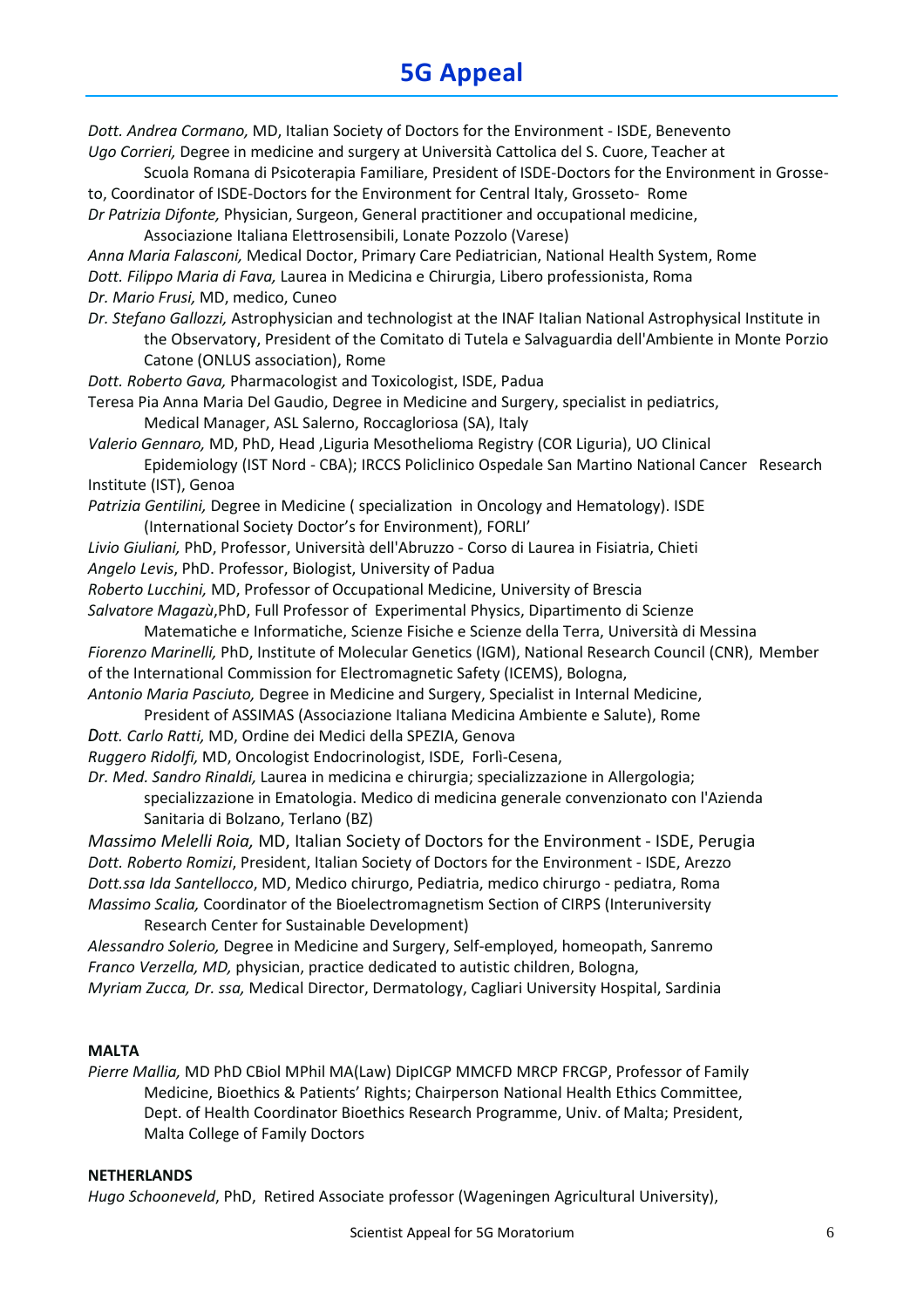Advisor to the Dutch EHS Foundation, former president of 'Stichting elektrohypersensitivity', Wageningen

## **PORTUGAL**

*Paulo Vale*, PhD, Auxiliary Researcher, Sea and Marine Resources Department, The Portuguese Sea and Atmosphere Institute, Lisbon

## **SLOVAKIA**

*Igor Belyaev,* PhD, Dr.Sc, Associate Professor, Cancer Research Institute, BMC SAS, Bratislava *Jan Jakus,* MD, PhD, DSc., Professor, Jessenius Faculty of Medicine, Comenius University, Martin *Ladislav Janousek,* PhD, Professor, Department of Electromagnetic and Biomedical Engineering

Faculty of Electrical Engineering, University of Zilina, Žilina *Michal Teplan,* PhD, Institute of Measurement Science, Slovak academy of sciences, Bratislava

## **SPAIN**

*Alfonso Balmori*, BSc, Master in Environmental Education, Biologist. Junta de Castilla y León, Valladolid

*José Luis Bardasano,* PhD, Biologist and Physician, Prof. of Medical Bioelectomagnetism, Department of Medicine and Medical Specialties, School of Medicine, University of Alcalá. Alcalá de Henares, Madrid *Pilar Muñoz-Calero,* MD, President of the Fundación Alborada, Co-director of the Chair of

Pathology and Environment, Faculty of Medicine, Universidad Complutense de Madrid (UCM), Madrid

*Miguel Lopez-Lazaro*, PhD, Associate Professor, Department of Pharmacology, Faculty of Pharmacy, University of Seville

*María Elena López Martín*, MD, PhD, Associate Professor of Human Anatomy, School of Medicine, University of Santiago de Compostela (USC)

*Enrique A. Navarro,* PhD, Professor, University of Valencia, Valencia

*Claudio Gómez-Perretta*, MD, PhD, Chief of Section, Hospital Universitario La Fe, Valencia *Ceferino Maestu Unturbe,* Ph.D, Prof., Director of the Bioelectromagnetism Laboratory of the Centre for Biomedical Technology (CTB), Polytechnic University of Madrid (UPM).

## **SWEDEN**

*Mikko Ahonen*, PhD, researcher, Sundsvall

*Michael Carlberg,* MSc, Department of Oncology, Faculty of Medicine and Health, University Hospital, Örebro

*Mikael Eriksson*, MD, PhD, Associate Professor, Department of Oncology, Skane University, Hospital, Lund *Lena Hedendahl*, MD, Independent Environment and Health Research, Luleå

*Olle Johansson*, Associate Professor, Experimental Dermatology Unit, Department of Neuroscience, Karolinska Institute, Stockholm

*Gunilla Ladberg,* PhD, Member of the Board of the Swedish association Vågbrytaren, Lidingö *Leif G. Salford,* MD, PhD, Senior Professor of Neurosurgery, Director of the Rausing Laboratory for Translational NeuroOncology, Lund University, Lund

*Elsy-Britt Schildt,* MD, PhD, Senior Consultant, Department of Oncology and Radiation, County Hospital, Kalmar

*Fredrik Söderqvist,* PhD, Epidemiologist, Centre for Clinical Research, Uppsala University, Västerås

## **SWITZERLAND**

*Daniel Favre*, Dr. phil., Biologist, Independent Researcher, Brent

*Peter Meier*, MD, Facharzt für Innere Medizin FMH, M.Sc. Präventivmedizin, Mitglied der European Academy for Environmental Medicine, Sissach

*Michaela Glöckler,* MD., Dr. h.c., Pediatrician, Head of the Medical Section of the Goetheanum/Dornach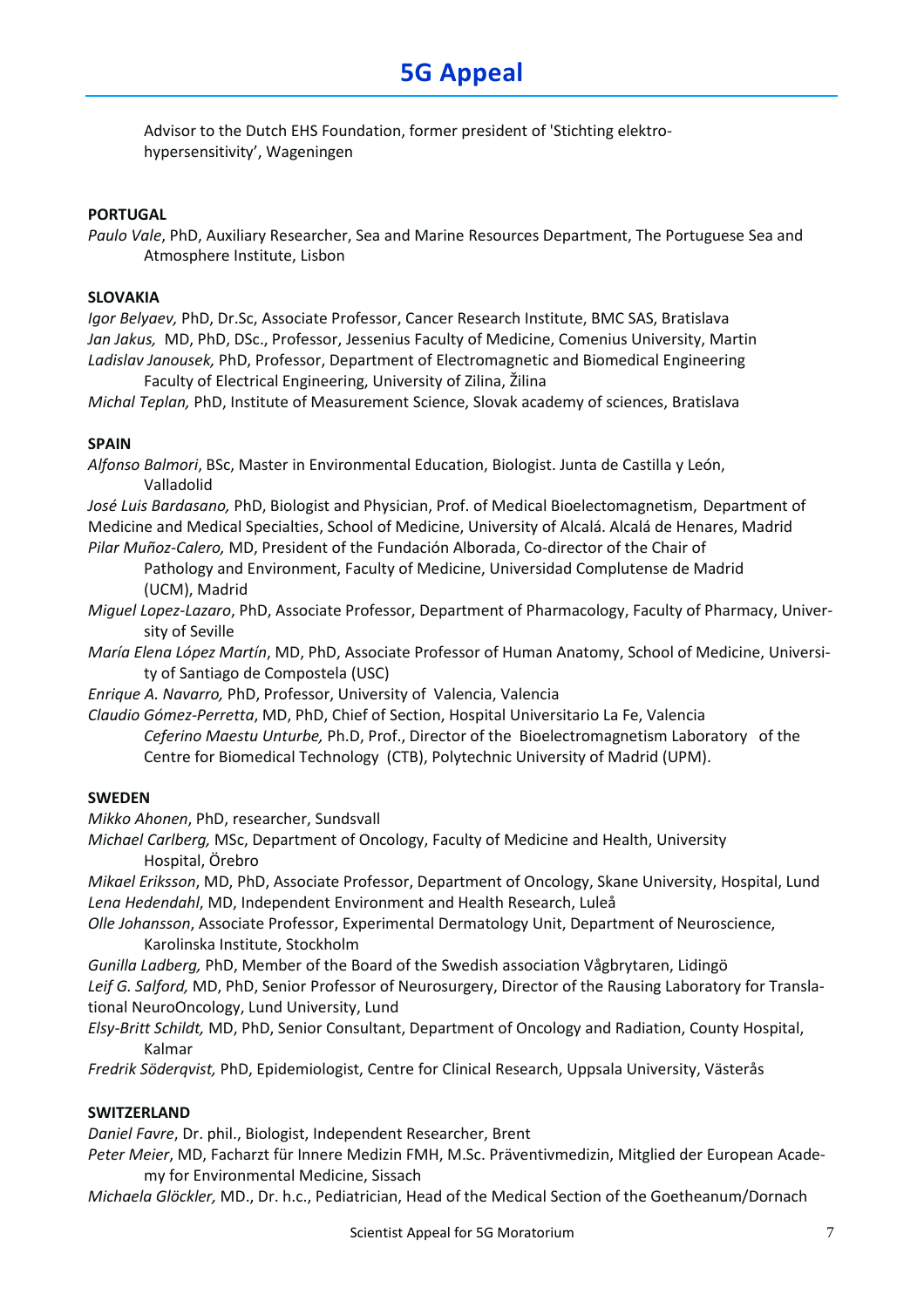## **UK**

*Erica Mallery-Blythe,* MD, BMBS, Founder of PHIRE (Physicians' Health Initiative for Radiation and Environment) Trustee Radiation Research Trust, Medical Advisor ORSAA (Oceana Radiofrequency Advisory Association), Medical Advisor ES-UK, Soton

*David Gee,* Visiting Fellow, Institute of Environment, Health and Societies, Brunel University, London

*Andrew Goldsworthy,* BSc, PhD, Lecturer in Biology (retired), Imperial College London, Monmouth *Isaac Jamieson,* PhD, DIC, RIBA, Dip AAS, BSc(Hons) Arch., Biosustainable Design, Aberdeen, UK. Interna-

tional Expert, Thammasat University, Pathumthani, Thailand.

*Alasdair Philips*, BSc, DAgE, Professional engineer, Powerwatch

*Syed Ghulam Sarwar Shah,* MBBS, MA, MSc, PhD , Post-Doctoral Research Fellow, Department of Occupational Health, Guy's and St. Thomas' NHS Trust; Honorary Research Fellow, Department of Clinical Sciences, Brunel University, London

*Sarah Starkey,* PhD, Independent Neuroscience and Environmental Health Research *Andrew Tresidder*, MD, MBBS, MRCGP, Somerset GP

## **Other Nations**

## **ARMENIA**

*Sinerik Ayrapetyan*, PhD, Professor, Life Sciences International Postgraduate Educational Center, UNESCO Chair in Life Sciences, Yerevan, Head of Research Council and Chairholder of UNESCO Chair

## **AUSTRALIA**

*Priyanka Bandara*, PhD, Environmental Health Consultant, Castle Hill/Sydney, NSW

*Katherine Georgouras*, OAM, DDM, FACD, Professor of Dermatology, (semiretired) ,Kenthurst NSW *Ray Kearney* OAM, PhD, Honorary Assoc. Professor (retired), Department of Medicine, University of Sydney *Don Maisch*, PhD, Independent researcher, author of "The Procrustean Approach", Lindisfarne,

Tasmania

*May Murray,* PhD, Independent Environmental Health researcher, Canberra

*Elena Pirogova*, PhD, Associate Professor, Biomed Eng, BEng (Hons) Chem En, Discipline of Electrical and Biomedical Engineering, School of Engineering, RMIT University

*Charles Teo*, AM, MBBS, Professor, Neurosurgeon, Prince of Wales Private Hospital, Randwick, NSW, Sydney

*Steve Weller*, BSc, Founding member of ORSSA, Brisbane

## **BRAZIL**

*Orlando Furtado Vieira Filho*, PhD, Professor, Cellular & Molecular Biology, Federal University of Rio Grande do Sul

*Claudio Enrique Fernández-Rodríguez,* PhD, MSEE, Professor, Federal Institute of Rio Grande do Sul, IFRS, Canoas

*Alvaro Augusto A. de Salles*, PhD, Full Professor, Federal University of Rio Grande do Sul, UFRGS, Porto Alegre

*Francisco de Assis Ferreira Tejo* (retired) D.Sc., Professor, Grupo de Eletromagnetismo Computacional e Bioeletromagnetismo, Electrical Engineering Dept, Universidade Federal de Campina Grande

## **CANADA**

*Frank Clegg,* CEO, Canadians for Safe Technology (C4ST); Former President of Microsoft Canada *Paul Héroux*, PhD, Occupational Health Program Director, Department of Epidemiology, Biostatistics and Occupational Health, McGill University Medicine, Montreal, PQ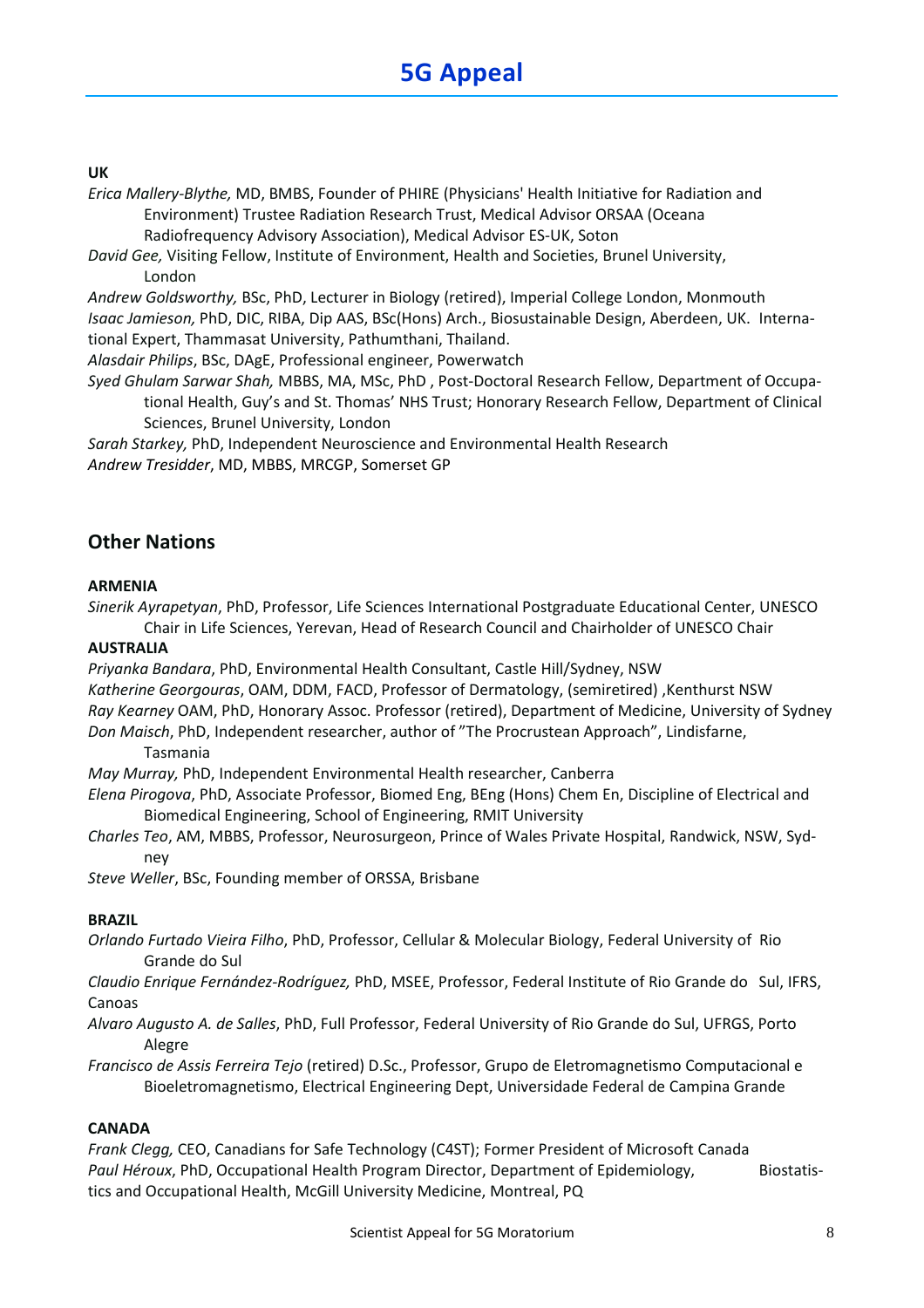*Anthony B. Miller*, MD, FRCP, Professor Emeritus, Dalla Lana School of Public Health, University of Toronto, *Malcolm Paterson,* PhD, Director, Research Initiatives, BC Cancer Agency Sindi Ahluwalia

Hawkins Centre for the Southern Interior, Kelowna, BC

*Michael A. Persinger*, PhD, Professor, Biomolecular Sciences, Behavioural Neuroscience and Human Studies, Laurentian University, Sudbury, Ontario

*Magda Havas*, Associate Professor, Trent University, Canada

## **CHINA**

- *Wenjun Sun*, PhD, Professor, Bioelectromagnetics Key Laboratory, Zhejiang University, School of Medicine, Hangzhou
- *Minglian Wang*, M.M. , PhD, Associate Professor, College of Life Science & Bioengineering, Beijing University of Technology (BJUT), Beijing

## **COLOMBIA**

*Carlos Sosa*, MD, University of Antioquia, Medellín

## **EGYPT**

*Nasr Radwan,* Prof. Dr., Cairo University, Faculty of Science, Cairo

## **INDIA**

- *Ganesh Chandra Jagetia,* Professor, Just retired from Department of Zoology, Mizoram University, Aizawl, Udaipur
- *Sareesh Naduvil Narayanan,* PhD, Assistant Professor, Department of Physiology, RAK College of Medical Sciences, RAK Medical & Health Sciences University, Ras Al Khaimah, UAE
- *R. S. Sharma,* PhD, Head, Scientist G & Sr. DDG, Div. of Reproductive Biology, Maternal & Child Health and Chief Project Coordinator - EMF Health Project India, Indian Council of Medical Research, Ansari Nagar, New Delhi

## **IRAN**

- *Amirnader Emami Razavi*, PhD, Executive Manager and Principal Investigator of Iran, National Tumor Bank, Cancer Institute of Iran, Tehran University of Medical Sciences
- *Dr. Masood Sepehrimanesh,* PhD, Assistant Professor, Gastrointestinal and Liver Disease Research Center, Guilan Universtiy of Medical Sciences, Rasht

## **ISRAEL**

*Iris Atzmon,* MPH, Epidemiology, University of Haifa, Author of "The Cellular, not what you thought!", Haifa

- *Michael Peleg*, M.Sc., Radio Communications Engineer and Researcher, Technion, Israel Institute of Technology, Haifa
- *Elihu D Richter*, MD MPH, Professor, Occupational and Environmental Medicine, Hebrew University-Hadassah School of Public Health and Community Medicine, Jerusalem

*Yael Stein*, MD, Hebrew University - Hadassah Medical Center, Jerusalem

*Danny Wolf*, MD, Pediatrician, Clialit Health Services Raziel, Netanya Herzelia

## **JAPAN**

*Hidetake Miyata,* PhD, Associate professor, Department of Physics. Tohoku University

## **JORDAN**

*Mohammed Saleh Al Salameh,* PhD, Professor, Department of Electrical Engineering, University of Science & Technology, Irbid

## **KOREA (South)**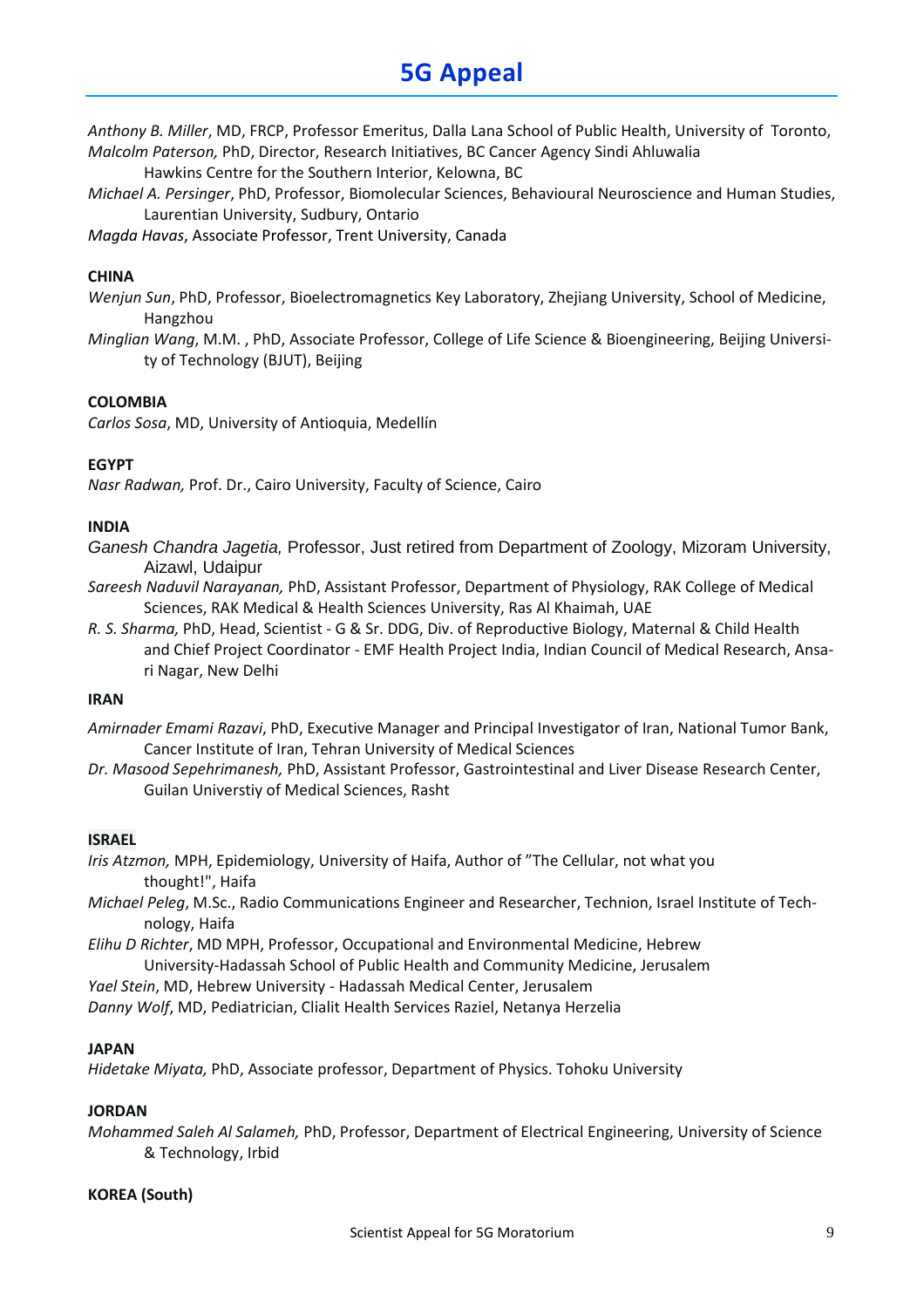*Kiwon Song*, PhD, Professor, Department of Biochemistry, Yonsei University, Seoul *Young Hwan Ahn,* MD PhD, Professor, Department of Neurosurgery, Ajou Univeristy School of Medicine, Suwon

### **NEW ZEALAND**

*Damian Wojcik,* MD, MBChB, Medical director/ Northland Environmental health Clinic, Whangare, Northland

### **NIGERIA**

*Aneyo Idowu Ayisat,* M.Sc., Lecturer, Environmental Biology Unit, Biological Science Department, Yaba College of Technology, Yaba, Lagos

### **OMAN**

*Dr Najam Siddiqi,* MBBS, PhD, Associate Professor of Anatomy, Oman Medical College, Sohar

## **RUSSIAN FEDERATION**

*Yury Grigoriev,* Professor, M. Dr Sci., Federal. Medical Biophysical Center, Moscow *Maxim V. Trushin*, PhD, Associate Professor, Kazan Federal University, Kazan

### **TURKEY**

*Osman Cerezci*, Professor Dr., Dept. Electrical-Electronics Engineering, Sakarya University, Adapazarı *Suleyman Dasdag*, PhD, Prof. Dr., Biophysics Department, Medical School, Istanbul Medeniyet University, Uskudar, Istanbul

*Onur Elmas*, MD, PhD, Faculty of Medicine, Dept. Of Physiology, Mugla Sitki Kocman University, Mugla

*Ayse Inhan Garip,* Assoc. Prof., School of Medicine, Biophysics Dept., Marmara Univ., Istanbul

*Suleyman Kaplan*, PhD, Professor**,** President of Turkish Society for Stereology, Board member of Journal Chemical Neuroanatomy (Elsevier), Board member of Journal of Microscopy and Ultrastructure (Elsevier), Department of Histology and Embryology, Ondokuz Mayıs University, Samsun *Fulya Kunter*, Assistant Professor Dr., Dept. Electrical-Electronics Engineering, Marmara University, Istanbul *Selim Şeker,* Professor Dr., Department of Electrical-Electronics Engineering, Bogazici University *Nesrin Seyhan,* Prof. Dr., Gazi University Medical Faculty, Founder Head, Biophysics Department; Founding Director, Gazi Non-Ionizing Radiation Protection Centre (GNRK), Ankara

#### **UKRAINE**

*Olexandr Tsybulin*, PhD, Department of Biophysics, Bila Tserkva National Agrarian University *Igor Yakymenko*, Prof. Dr, Department of Biochemistry and Environmental Control National University of Food Technologies, Kyiv

## **USA**

*David O. Carpenter*, MD, Director, Institute for Health and the Environment, A Collaborating Centre of the World Health Organization, University at Albany, Rensselaer, NY *Barry Castleman,* ScD, Environmental Consultant, Garrett Park, MD

*Devra Davis*, PhD, MPH, Visiting Prof. Medicine, Hebrew University, Hadassah Medical Center & Ondokuz Mayis University, Medical School (Turkey); Pres., Environmental Health Trust, Teton Village, WY

*Paul Doyon*, MA, MAT, EMRS, Independent Researcher, Doyon Independent Research, CA *Arthur Firstenberg,* B.A., EMF researcher and author, president Cellular Phone Task Force,

New York

*Beatrice A. Golomb,* MD, PhD, Professor of Medicine, University of California, San Diego, CA *Peter F. Infante*, DrPH, Managing Member, Peter F. Infante Consulting, LLC, VA